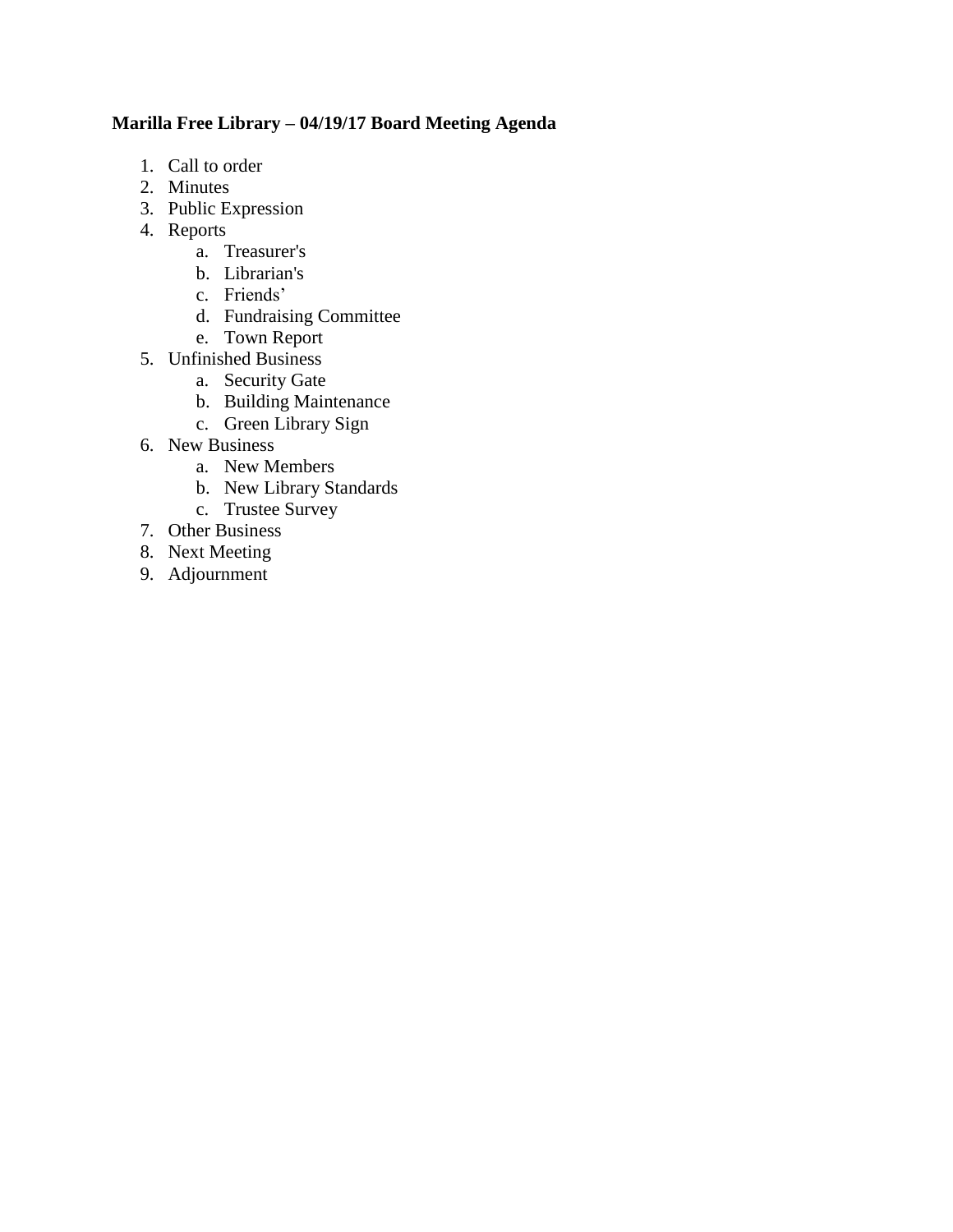## **Marilla Free Library – 04/19/17 Board Meeting Minutes**

- **1. Call to order –** 6:35pm. *In attendance*: Shannon Thompson, Kristen Matthews, Jay Walkowiak, Joanne Goellner, Lorraine Martzolf. *Absent*: Marsha Wingate, Martha Mummery, James Tait, Nellie Niespodzinski. *Also present*: Julie Lathrop (town liason).
- **2. Minutes** Previous meeting minutes approved as written. 1<sup>st</sup> motion Jay Walkowiak, 2<sup>nd</sup> by Joanne Goellner: all in favor with none opposed.
- **3. Public Expression -** no public expression
- **4. Reports**
	- **a. Treasurer's –** *(for full account details including balances, see the Treasurer's Report on file at the library)* The library accounts have had little change since the last Treasurer's report. The Memorial Savings and Town Account both gained interest and there was a payment of \$30.02 made from the Operating account for janitorial supplies.
	- **b. Librarian's –** *(see attached Librarian Report for complete details)* Circulation and computer use are still down as are wireless usage and patron count. Laptop use was up. However, year to date, wireless and patron count is up. During March the power outages, loss of phone service and States of Emergency issued by NY State both affected library hours and utilization by patrons.

The book clubs and especially story time are doing very well. Shannon has been working on the State Report and will have the Annual Report ready for review and approval at the next board meeting. One item to note is the State Report asks about library audits and The Marilla Free Library's last audit was a self-audit done in 2012.

Shannon worked to finish the Ready to Read initiative. There was low turnout for the focus groups (which was noticed across many other libraries) and interviews were conducted. She has written a report to submit.

The Library Discard Sale will be May 6-27. The town has permitted the library to use their sign to advertise.

**c. Friends' –** Again, there were not enough members of the Friends group present in order to vote new officers or to make a decision regarding the status of 501c3. They are considering changing their meeting time so that more of their members might be able to attend meetings. The group decided that they will be having a book sale in September. August 3rd will be their root beer float day.

The group would like more information about sponsoring the library's proposed Lego Club. (in regard to this, Shannon has begun pricing purchase options from various retailers)

A representative of the Friends group is planning on meeting with Shannon to go over paperwork in order to try and make sense of bank/tax information.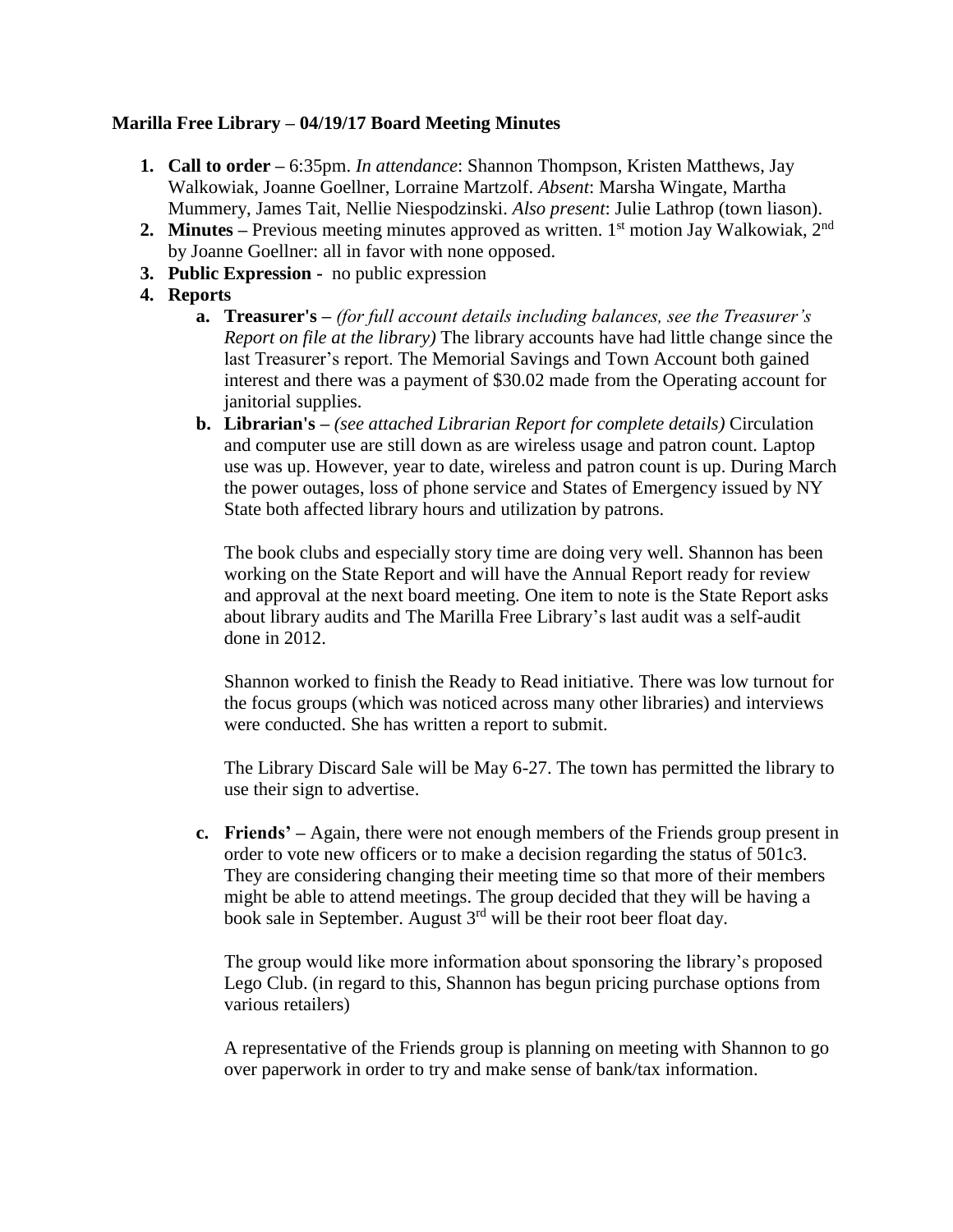The Friends of the Marilla Free Library's next scheduled meeting date is May  $2<sup>nd</sup>$ .

**d. Fundraising Committee –** The FC is ready to go ahead and begin Fun Fest promotions. The group will contact previous businesses and organizations who donated to our event to see if they would like to participate again as well as solicit new sponsors. The committee will also begin to hang fliers, contact news/radio stations and promote via social media.

The FC is ready to sell coasters designed with Marilla Free Library and Buffalo imagery. A flyer was created to help advertise.

**e. Town Report –** Nothing new to report. Julie inquired to make sure the library received the town check. (*the library did – it is ready to be deposited*) Julie also said that she (and the town) is willing to help support the library any way they can.

## **5. Unfinished Business**

- **a. Security –** Carol/Kelly are looking at quotes regarding library security. We may need to delay some options due to cost and roll into the addition project.
- **b. Building Maintenance –** The wall/carpet was wet again after all the rain. The library was informed that the lift can no longer be repaired as parts cannot be located. They are looking into replacement or a used one and will send a quote. The library is considering reworking the front steps to include a handicapped accessible ramp and replacing the lift with the addition.
- **c. Green Library Sign –** An appointment with Ron needs to be made to have the signs made and installed.

## **6. New Business**

- **a. New Members –** The Library is in need of help. Everyone needs to be on the lookout for community members who are supportive and who would like to be a trustee, fundraising committee member, or volunteer to help.
- **b. New Library Standards –** The NY Libraries Minimum Standards Committee sent a survey to all libraries in order to have them review and offer opinion on proposed standards revisions. The survey contained the standards with their reason for revision, the proposed revision and asked if the library would be able to meet the standard. It also asked about the long term impact on the community.
- **c. Trustee Survey –** As a group, the Board reviewed each question of the survey, came to a consensus on an answer and also noted any concerns for the comment section of the survey.
- **7. Other Business –** Shannon reported that she submitted for furniture from the Year End Appeal money the library received. The library had \$500 to spend so she requested two folding tables and an alphabet rug. The total came to \$501.49 so the library will receive a bill for \$1.49 in the future.

**The Meeting Adjourned into Executive Session at 7:55pm. Executive Session ended at 8:10pm.** Motion made by Lorraine Martzolf to accept, 2<sup>nd</sup> by Jay Walkowiak. It will be publicly noted, during session, the Board received the official resignation of Linda Whalen.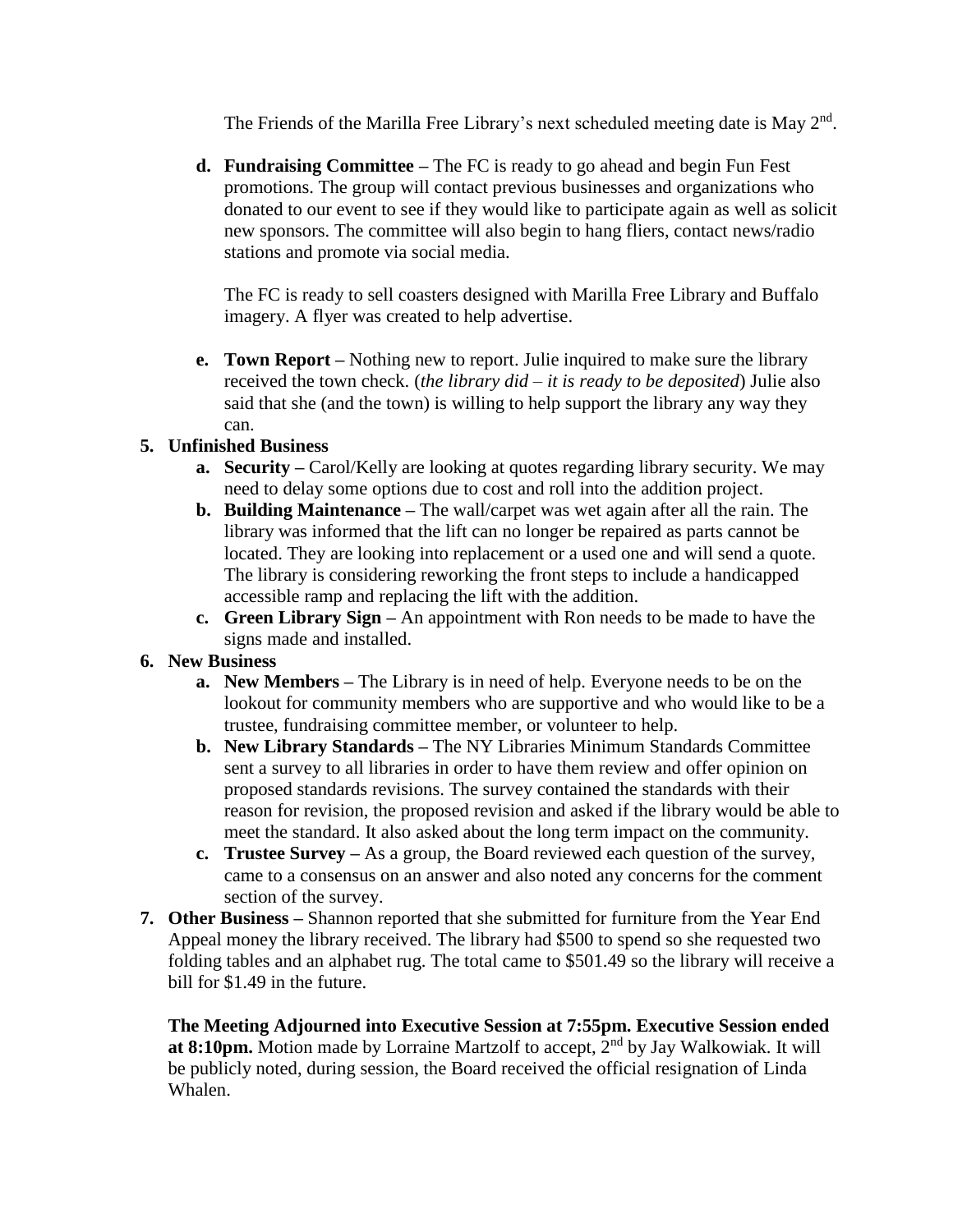- **8. Next Meeting** The next meeting will be on May  $17<sup>th</sup>$ , 2017 at 6:30pm.
- 9. **Adjournment –** The meeting adjourned at 8:11pm. First motion made by Jay Walkowiak followed by Joanne Goellner. All in favor with none opposed.

Meeting minutes respectfully submitted, April 27, 2017 by Joanne Goellner, secretary.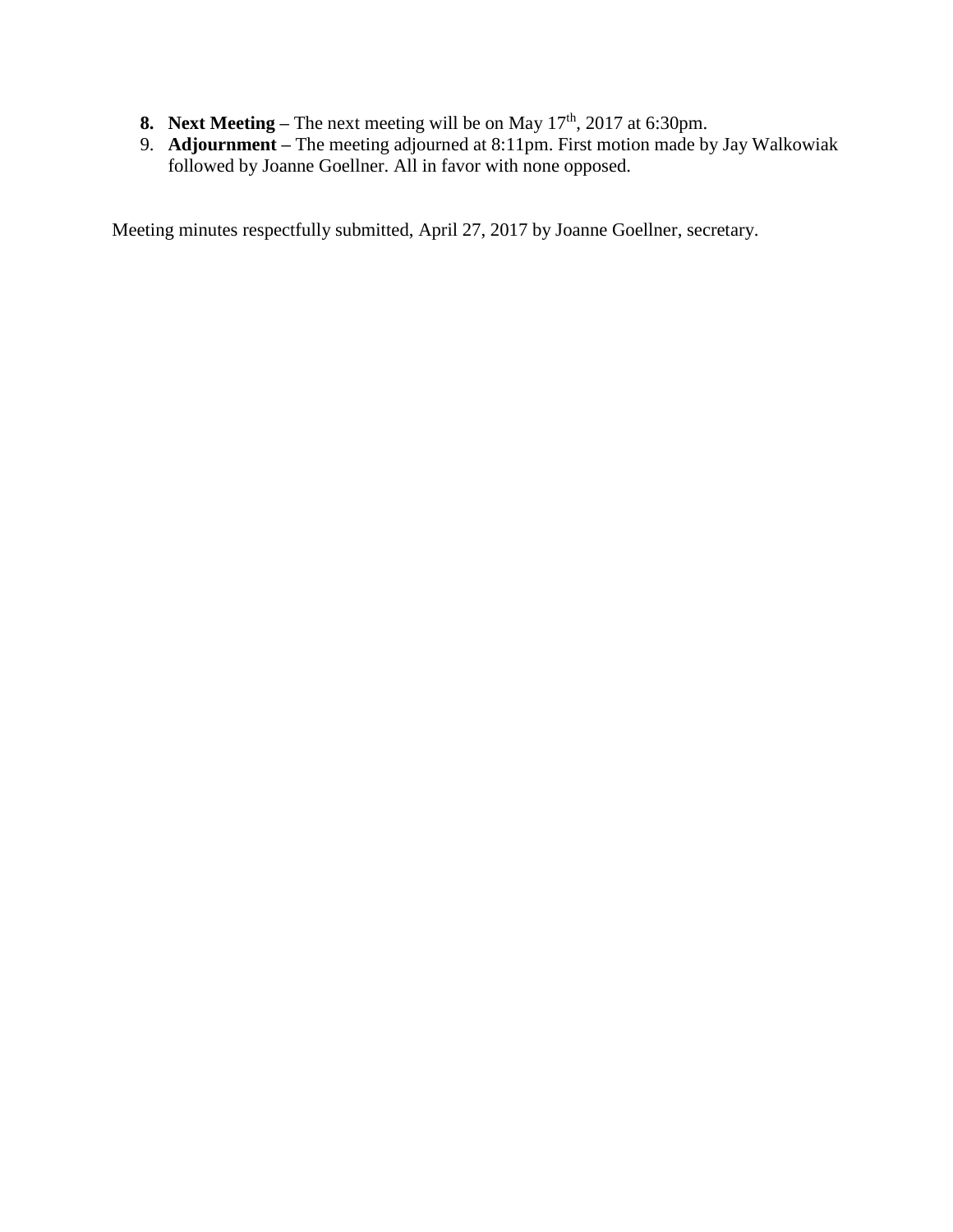#### **Librarians Report**

April 19, 2017

#### *Operating Budget*

#### *Receipts*

March receipts: \$ 471.70 **Receipts** year to date: \$ 1,243.57 This represents fine/copy/print revenue. This year our revenue commitment is \$4,628.

#### *Expenditures*

March: \$ 172.18 **Expenditures** year to date: \$ 2,187.49. This year our expenditure allotment is \$5,069.

### *Circulation*

March was 3,698. This was down by 472 or  $-11.3\%$ . Year to date is 9,940. This was down by  $1,510$  or  $-13.2\%$ 

#### *Computer\*\*\**

March was 119. This was down by 38 or -24.2% Year to date is 313. This was down by 81 or -20.6%

### *Laptop Use*

March was 4. This was up by 1. Year to date is 7 uses. This was down by 4.

#### *Wireless Usage\*\*\**

March was 131. This was down by 43 or -24.7% Year to date is 355. This was up by 45 or 14.5%

### *Patron Count\*\*\**

March was 1,613. This was down by 48 or -2.9% Year to date is 4,404. This was up by 143 or 3.4%

**\*\*\***Wind Storm 3/8 lost power at 1:40 pm, closed at 4:30 pm. 3/9 No phones. Winter Storm Warning 3/14 and 3/15 and a State of Emergency was issued.

Statistical Information comparing the Marilla Free Library to other libraries can be found at [www.buffalolib.org/aboutthelibrary/statistics/index.asp](http://www.buffalolib.org/aboutthelibrary/statistics/index.asp)